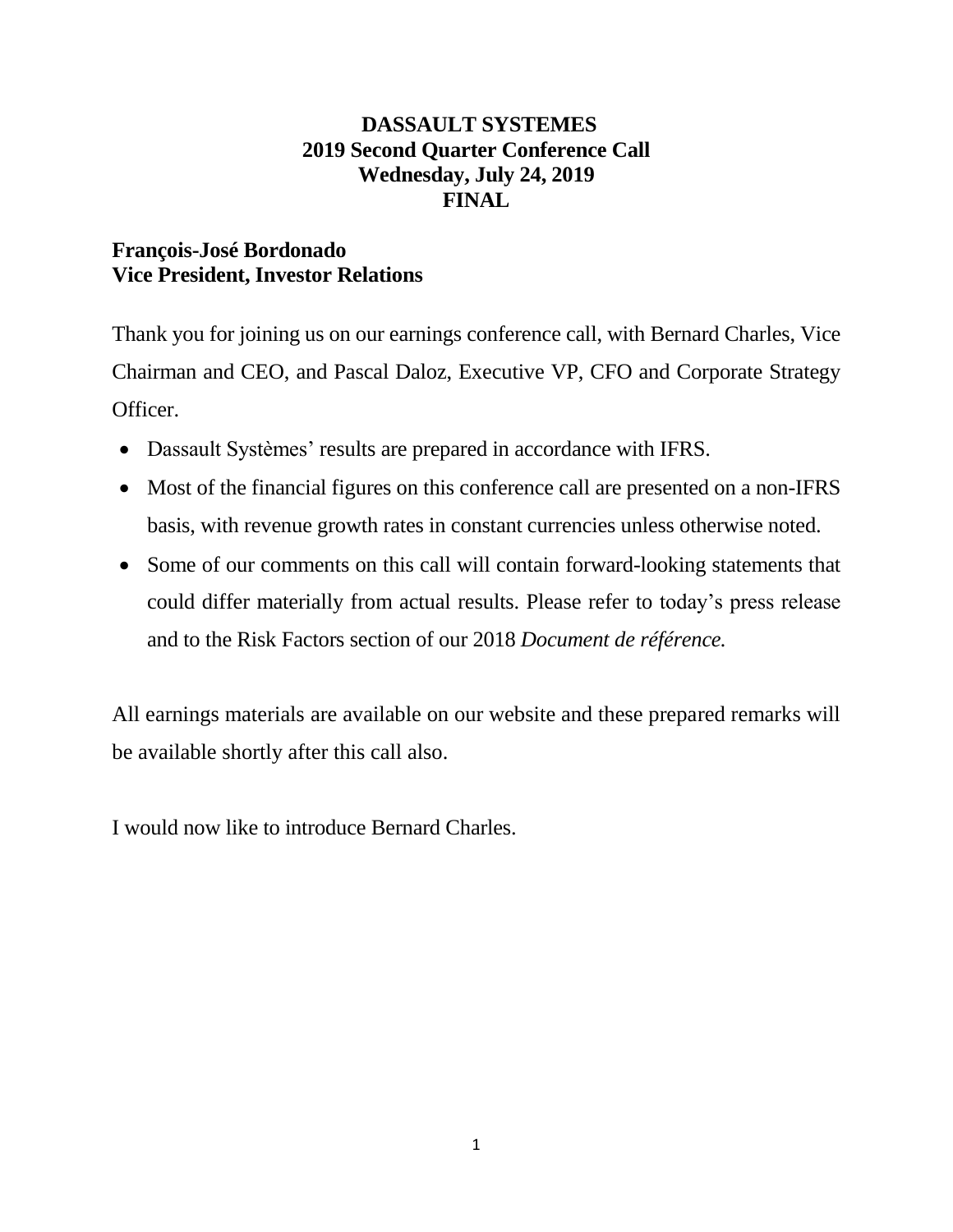## **Bernard Charles Vice Chairman and Chief Executive Officer**

Thank you for joining us today.

# **SUMMARY OVERVIEW**

When we unveiled our new expanded purpose in 2012 and then our **3D**EXPERIENCE platform in 2014, we saw the possibilities. **NOW,** we see the realities coming altogether as industries, companies and users embrace the **3D**EXPERIENCE platform and the immense value of the virtual world and real world to work together.

As our progress during this year's first half demonstrates, we are focused on addressing three centers of gravity: customer-centric, citizen-centric and patientcentric experiences. All three are well aligned with our purpose to provide business & people with **3D**EXPERIENCE universes to imagine sustainable innovations capable of harmonizing product, nature and life.

So, let's look at our score-card at mid-year:

- Within the backdrop of a more volatile global environment, our revenues and earnings came in at the high end of our Q2 financial objectives.
- Key details include a record quarter for **3D**EXPERIENCE, and a strong first half.
- Our software growth for the first part of the year was well balanced across our Core and Diversification Industries, with double-digit growth for both.
- Since 2012, we have shared our expectations that one day, Life Sciences would become a core industry for Dassault Systèmes. With the completion of the Medidata Solutions acquisition, subject to regulatory and shareholder approvals, that day is just a few months away, hopefully.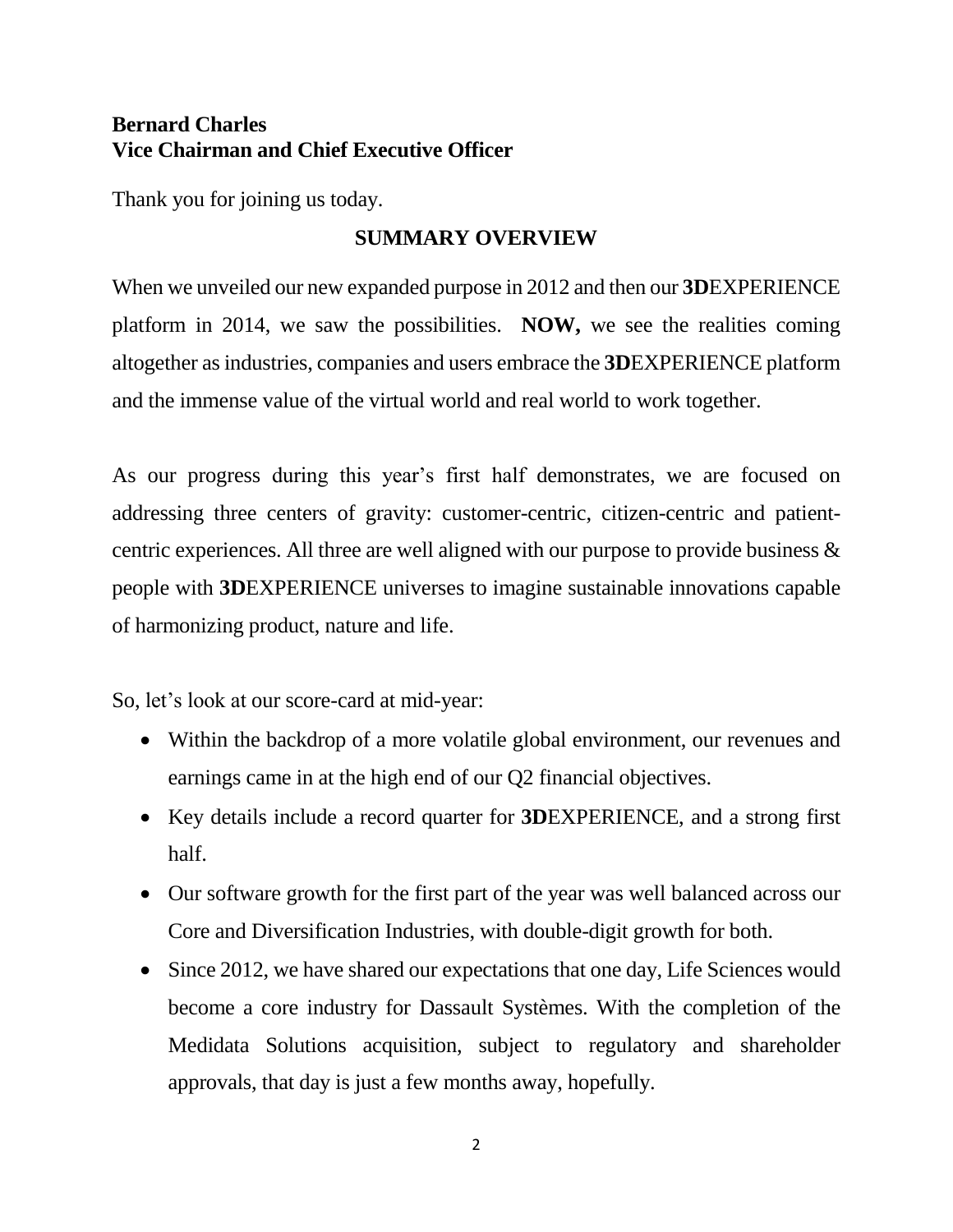Therefore, looking at our progress I think it is a solid score-card.

Importantly, we are preparing the future, thanks to the enormous talents at Dassault Systèmes. We are working to advance the Company but equally important our impact on the world.

### **THE PLATFORM IS A GAME-CHANGER**

The core to our progress and opportunities for the future is the **3D**EXPERIENCE platform. The challenges for all major industries are very significant. Without a platform to help them connect all possible contributors, they will not be able to maximize their innovation and performance. This is true for industries, AND it is also true for cities and in health for patient care.

### **DELIVERING ON TRANSPORATION & MOBILITY CHALLENGES**

Let me begin with industries, with our largest industry Transportation & Mobility, to provide you with some examples.

- Thanks to our platform strategy, PSA has selected us as their preferred digital partner for transformation. They are expanding their use of the **3D**EXPERIENCE platform with the goal to enable every group within the organization to contribute to the value creation process.
- The Guangzhou Automobile Group (GAC), with five global R&D centers in China and in the U.S., has decided to move to the **3D**EXPERIENCE platform, using our POWER'BY functionalities. With the platform they will be able to increase their R&D efficiency and collaboration across more than 4,500 users.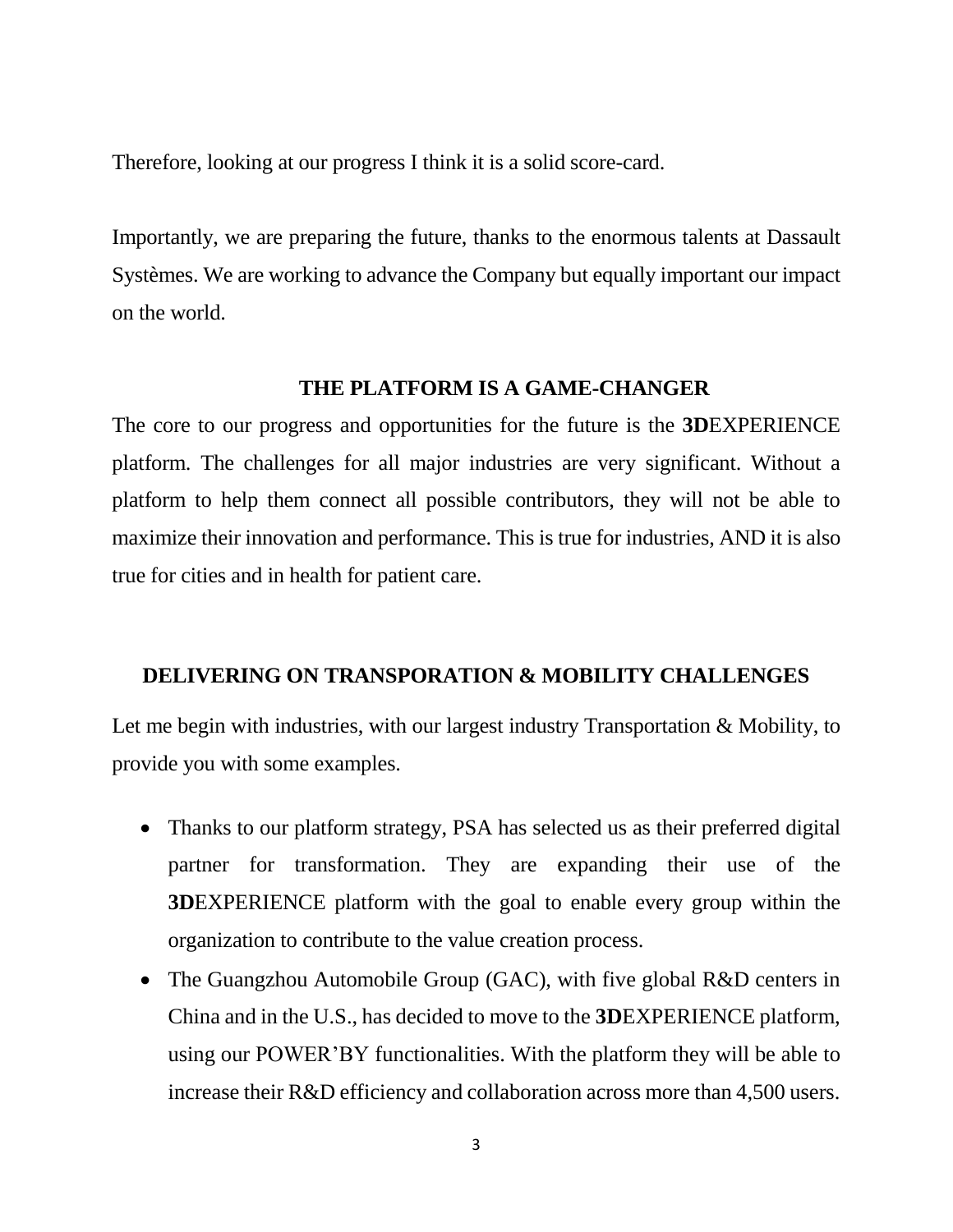• Renault Group, a large **3DEXPERIENCE** platform user, is now adding **3D**EXPERIENCE on the Cloud for its in-house laboratory developing disruptive mobility solutions for urban areas.

## **DELIVERING ON CHALLENGES IN AEROSPACE & DEFENSE**

Just a few words on the aerospace sector where there is significant innovation underway in a number of areas and where the **3D**EXPERIENCE platform is becoming mainstream.

- Safron Electronics is using the **3DEXPERIENCE** platform to support their digital transformation and master the configuration management process throughout the lifecycle of their products.
- Dassault Aviation has expanded its use of the **3D**EXPERIENCE platform, with our ENOVIA, Exalead and Netvibes apps to leverage AI and Big Data to improve its fleet management as well as new categories of services for their equipment.
- An American start-up, Boom is designing a supersonic passenger jet. A SOLIDWORKS customer, Boom has now decided to move to the **3D**EXPERIENCE platform to support their ambitious effort from concept design through to manufacturing.

## **DELIVERING ON CHALLENGES IN THE HIGH TECH INDUSTRY**

Moving to High Tech, this industry faces a number of challenges as it broadens it reach into every part of our lives, from wearable devices, to connected experiences, including smart products. The product cycles are very fast, but are backed by years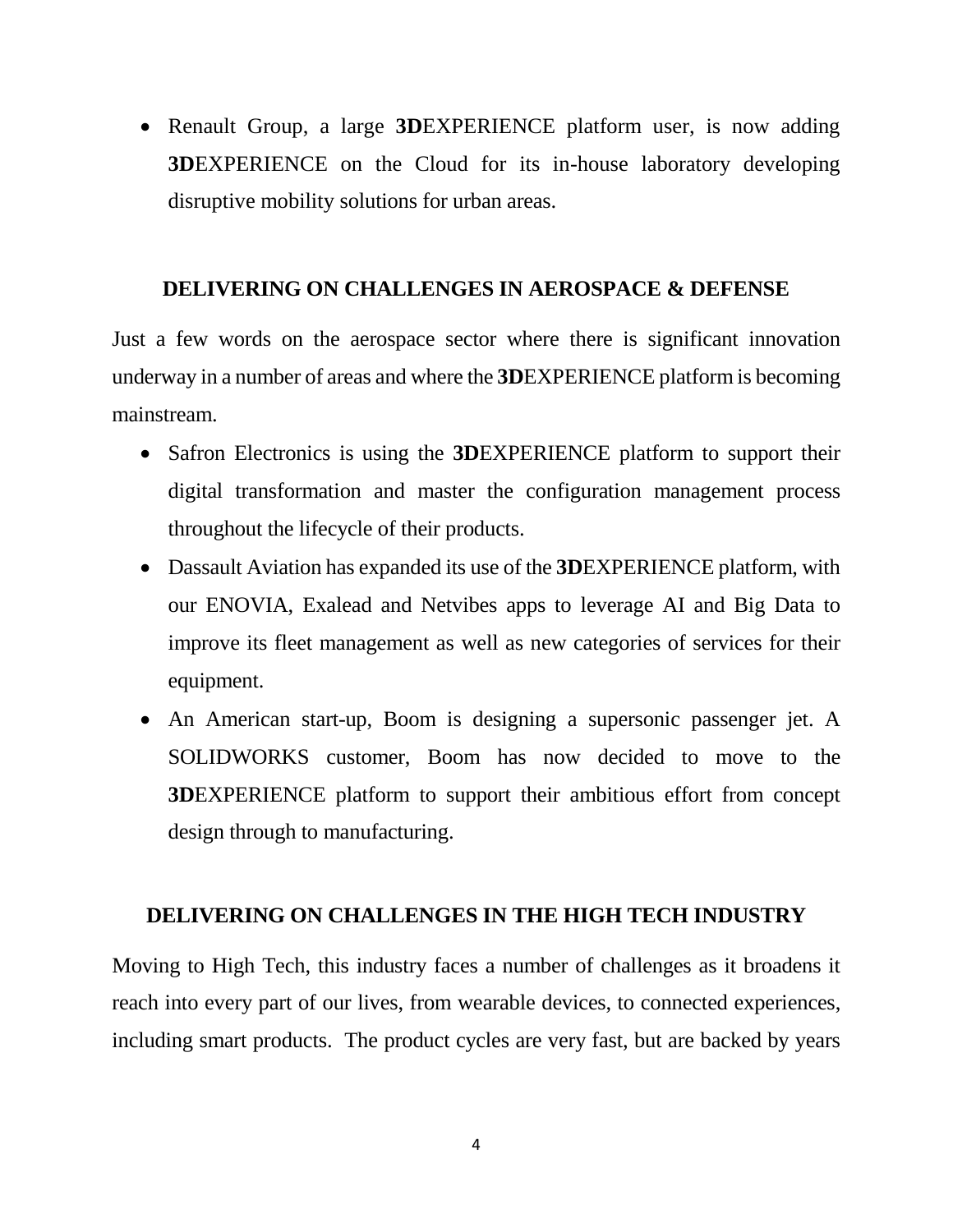of intensive research. Less visible, High Tech must deal with an entire range of issues around safety and health.

- We are working with Bosch Car Multimedia, who has adopted the **3D**EXPERIENCE platform and our model-based systems engineering approach to test and validate the digital model.
- Fuji Xerox, a joint venture, is using our SIMULIA CST Studio Suite to virtual simulate electromagnetic compatibility before constructing physical prototypes.

## **CONSTRUCTION, CITIES & TERRITORIES**

Now, let's move briefly to our work addressing construction, cities & territories. With upwards of 70% of the global population to be in urban environments, the cities that will survive and thrive in the decades ahead will be those that are focused on improving the experiences of its citizens.

In this morning's presentation in Paris, we highlighted one of our Architecture clients. The firm is using the **3D**EXPERIENCE platform to help Hong Kong entities analyze how to improve walkability and citizens' experiences through pedestrian flow simulation with a complete digital model of the city.

**Addressing the workforce of the future, highly ranked** Southern California Institute of Architecture is an incubator for a new generation of problem solvers redefining architecture, looking out on other industries, in other areas, and using the **3D**EXPERIENCE platform to create new approaches and rethinking solutions to problems.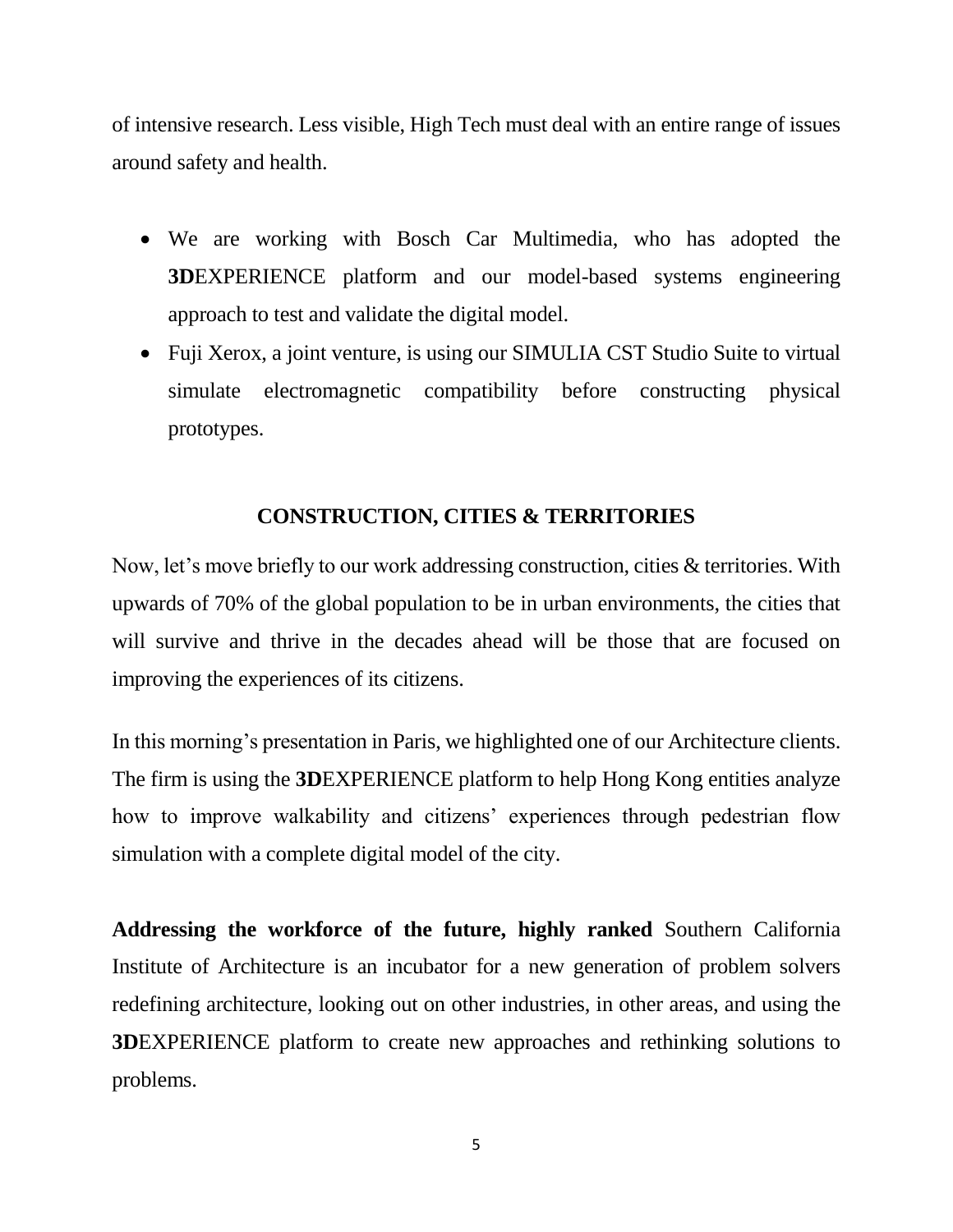## **LIFE SCIENCES: PROPOSED ACQUISITION OF MEDIDATA SOLUTIONS**

Moving to Life Sciences, beginning with the proposed acquisition of Medidata Solutions. We held a detailed joint call on the day of our announcement, June  $12<sup>th</sup>$ . Medidata is a leader of the digital transformation of the Life Sciences industry for clinical development, commercial, and real-world data intelligence.

This acquisition reinforces our position as a science-based company by providing the Life Sciences industry with an integrated business experience platform for an end-toend approach to research and discovery, development, clinical testing, manufacturing and commercialization of new therapeutics, from small to large molecules, and health technologies.

### **LIFE SCIENCES: INVESTING IN BIOSERENITY**

Demonstrating our further support for patient-centric experiences in Life Sciences is BioSerenity, a startup who has been part of our **3D**EXPERIENCE Lab. It is developing wearable medical devices and digital point-of-care solutions that leverage textile innovation and artificial intelligence. Importantly, its products enable patientcentric care to move from the hospital or clinic to the home with online telehealth services. Their devices could also be used in clinical trials.

## **MODELING AND SIMULATION IN LIFE SCIENCES: OUR LIVING HEART DIGITAL MODEL**

**Well illustrating the role of modeling and simulation in Life Sciences for Practitioners is our Living Heart,** the first commercial and personalizable model of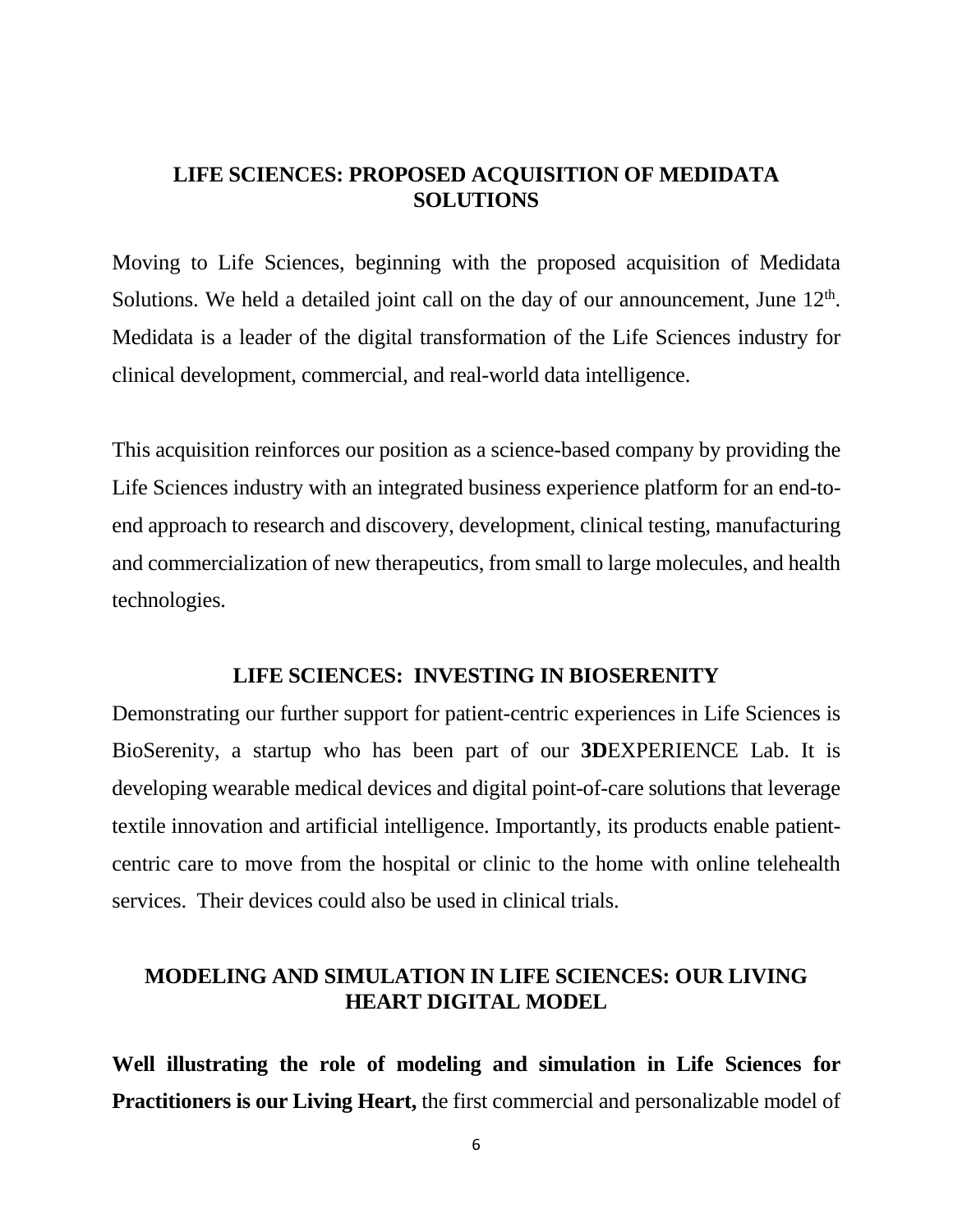the human heart, now available to anyone on the **3D**EXPERIENCE platform in the cloud. Today at our North America headquarters in Boston, we are holding the 5th Annual meeting of the Living Heart Project Community with representatives from industry, research, clinical practice as well as regulatory agencies.

We are also pleased to announce that the U.S. Food & Drug Administration has signed a 5-year extension to the Living Heart Project collaboration and a project to use the **3D**EXPERIENCE Platform and the Living Heart as a virtual patient population to reduce the time, cost and regulatory burden on human and animal testing.

### **Global Innovation Index: Life Sciences**

The role of Life Sciences as a critical enabler for global innovation was further underlined by the release this morning of the annual Global Innovation Index, with the theme this year focused on the medical innovation landscape over the next decade. This study illustrates how critical is the Life Sciences industry's continued transformation towards a patient-centric experience.

Pascal, you have the floor now.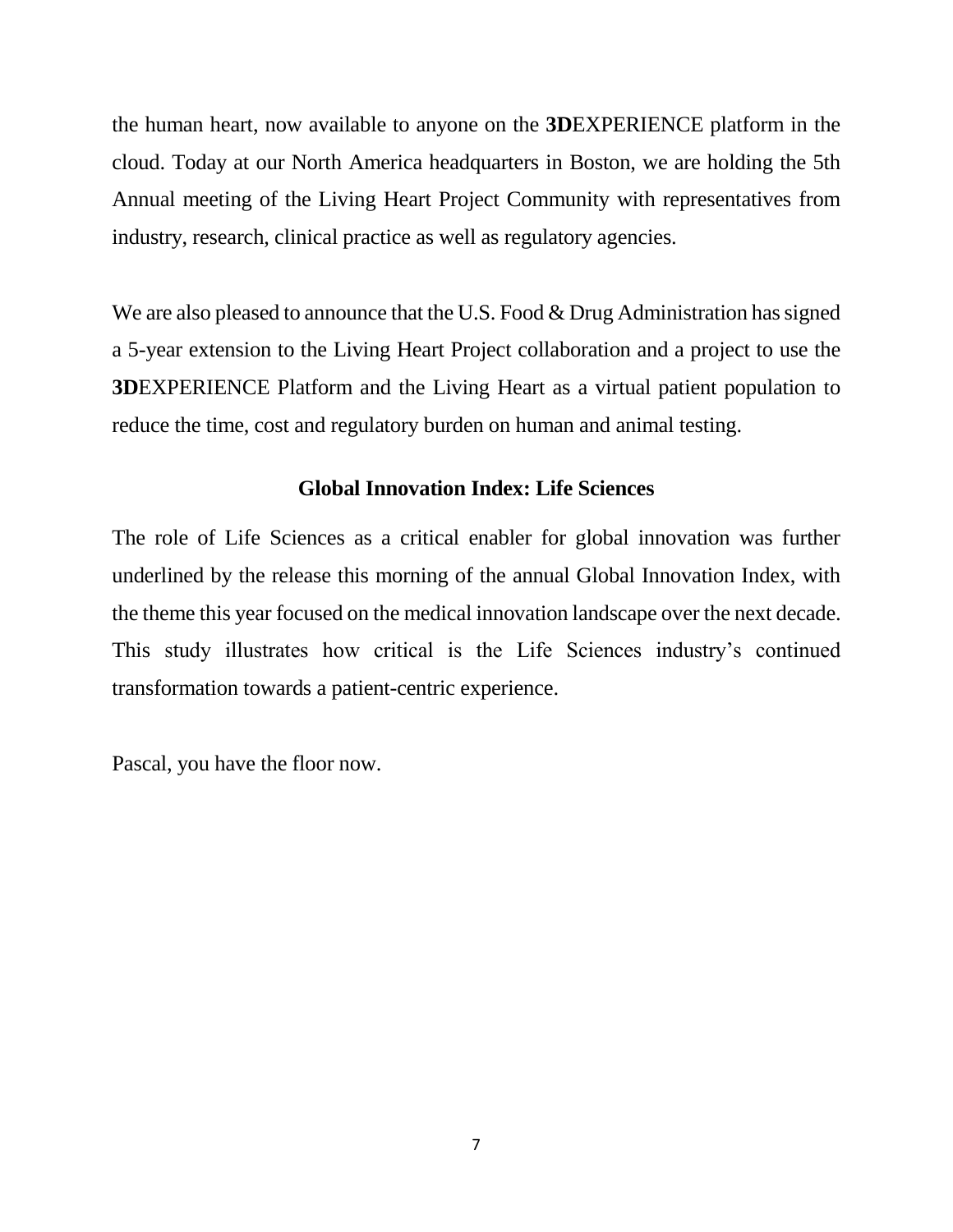## **Pascal Daloz Executive Vice President, CFO and Corporate Strategy Officer**

Hello and thanks to all for joining us today.

### **H1 2019 Performance at a Glance**

I think our First Half Business and Financial Performance very well illustrates our key growth drivers at work. They have helped position us very well with respect to the completion of our five plan to double EPS to about  $63.50$  in 2019. More importantly, they are demonstrating that the principal components to our 2023 plan are well in place and animating our results, with the **3D**EXPERIENCE platform, strengthening organic growth, our industry diversification and our addressable market expansion.

Reviewing briefly our results, we came in at the high end of revenue, software and ahead on EPS based on a strong operational performance. Both revenue and earnings per share were up double-digits in Q2 and H1.

Importantly, **3D**EXPERIENCE traction is continuing to increase and in turn is representing a greater proportion of our software and licenses revenue. For Q2, **3DEXPERIENCE software revenue** increased 52%, bringing first half growth to 40%. **3D**EXPERIENCE licenses revenue growth was up even higher for both periods.

## **H1 SOFTWARE REVENUE BY REGIONS**

On a regional basis, **Americas** software increased 16% in H1 led by our direct sales channel. We had a number of **3D**EXPERIENCE wins, from aerospace to energy to consumer industries, strong recurring revenue growth as well as the benefit from acquisitions.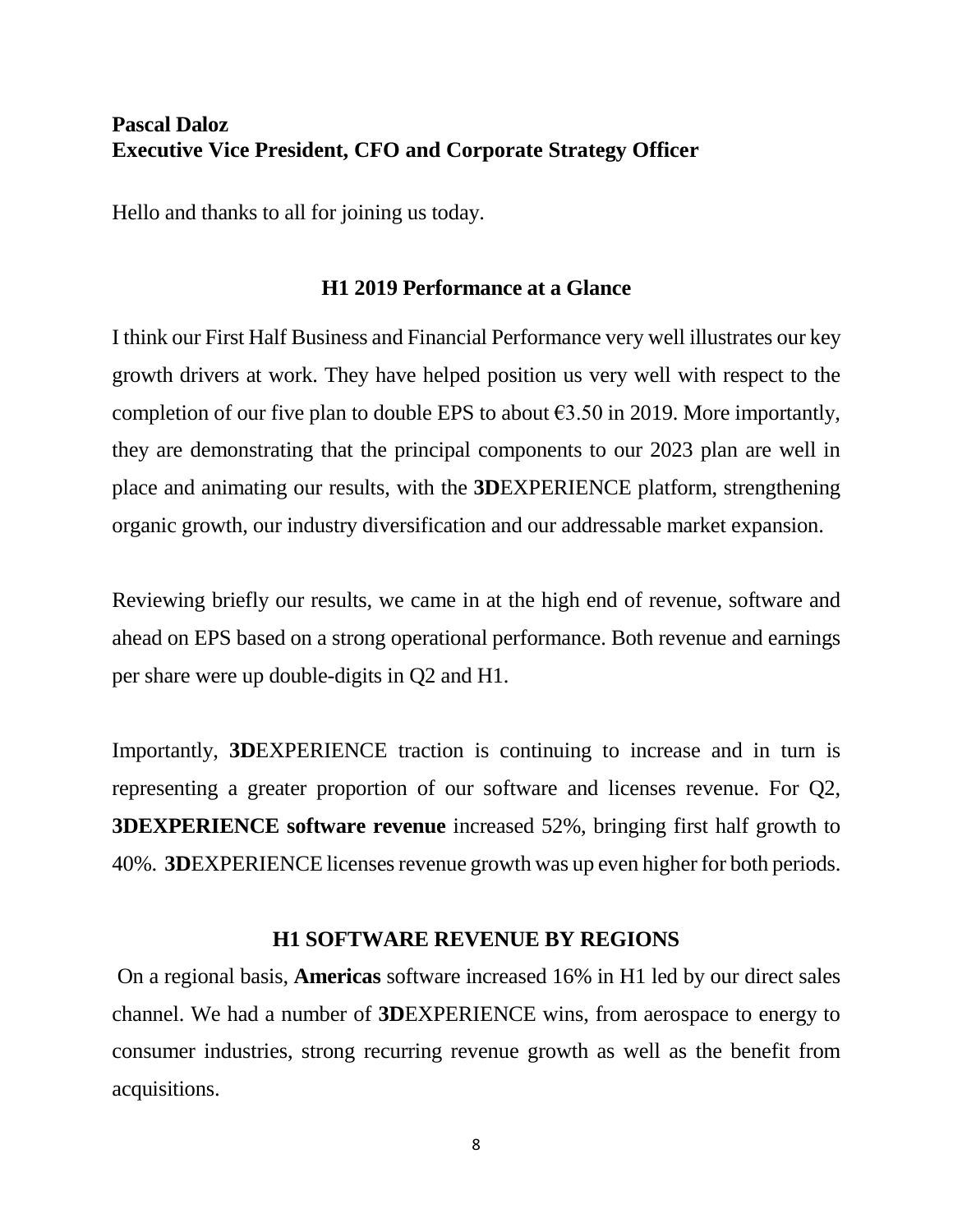In **Europe** software revenue grew 11% for H1 with Q2 up 13%. The strongest performances were in Northern and Southern Europe as well as Western Europe. We had a number of large **3D**EXPERIENCE deals in automotive, aerospace and industrial equipment.

**In Asia** software revenue was higher by 9% for Q2 and H1, with a mixed performance. Growth was very good in China and in India. And from a channel perspective, both Value Solutions and the Professional Channel had strong growth in licenses as well as recurring software revenue.

### **SOFTWARE REVENUE BY BRAND**

Zooming in on brands:

CATIA software revenue increased 12% in Q2 and 9% for H1, with licenses revenue up double-digits in both periods. **CATIA is now a key driver of our 3DEXPERIENCE software revenue growth.**

ENOVIA grew 9% in Q2 and was up 14% in H1, on a double-digit licenses growth reflecting a high level of **3D**EXPERIENCE activity.

SOLIDWORKS is seeing a moderation of its growth on mixed results for licenses activity, with strong growth in Asia and more difficult compares in Europe and in the Americas. Recurring software revenue performance continues to demonstrate very stable renewal rates. Overall, its software revenue growth was 4% in Q2 as well as H1.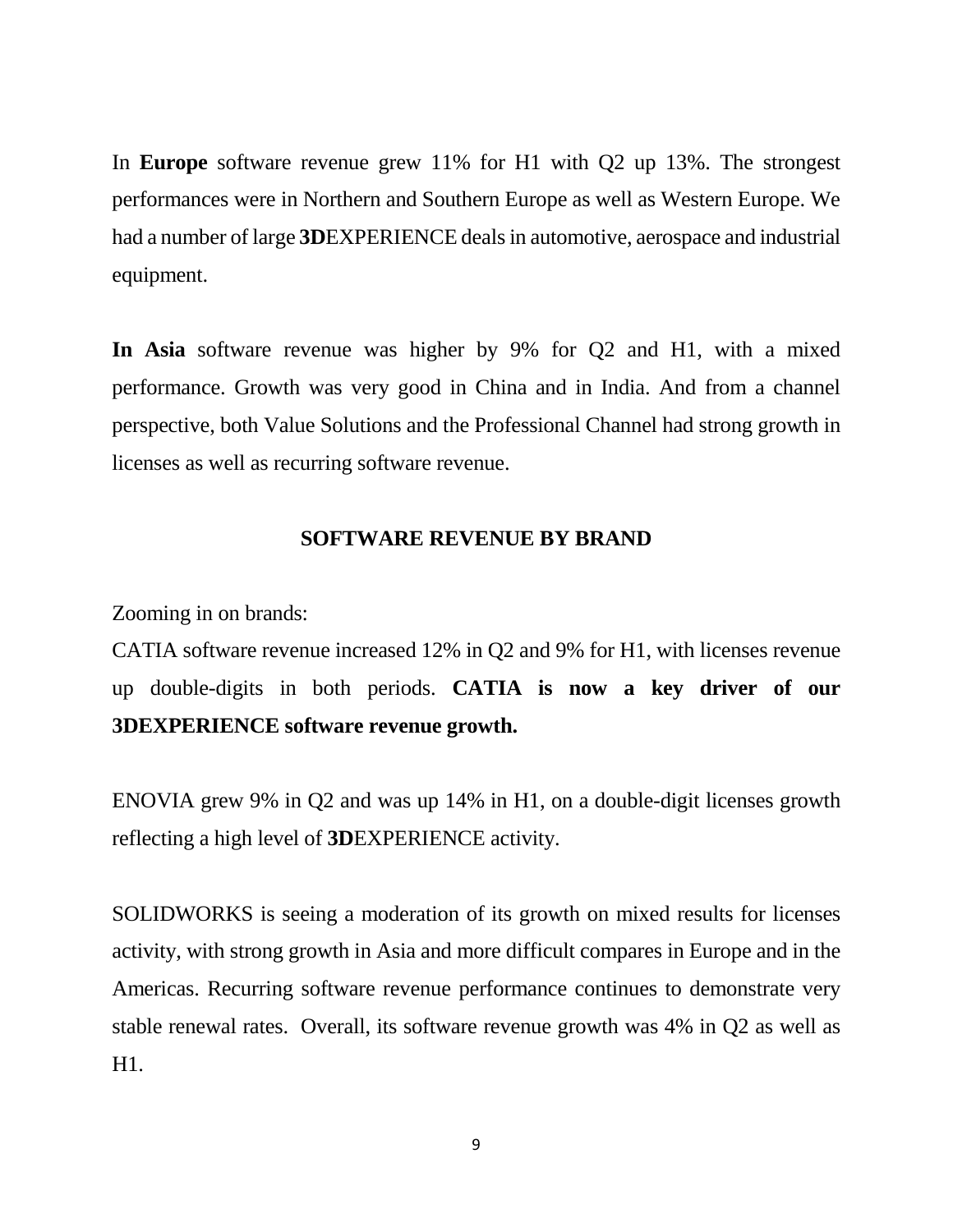**Other Software** increased 20% in Q2 and 21% in H1, led by a very good dynamic in manufacturing with our DELMIA brand, and a solid performance in simulation with SIMULIA.

### **TOTAL REVENUE AND SOFTWARE REVENUE**

Moving to our financial performance, a key part of our 2023 five-year plan is the progressive improvement of our organic revenue and software growth towards high single digits. Looking at our total revenue and software revenue, they both grew 9% in H1 on an organic basis. For the full year, we would expect this will be a little lower, but, all in all, a several hundred basis points improvement over 2018 and 2017.

#### **SOFTWARE REVENUE: Licenses and Recurring Software**

On an organic basis, License and other software revenue increased 7% in Q2 and 8% in H1 well supported by CATIA, ENOVIA and DELMIA among key brands. Recurring software revenue increased 9% on an organic basis for both Q2 and H1, with Subscription growth led by CATIA and ENOVIA. We saw solid performances across most brands with respect to Support revenue growth.

#### **SERVICES REVENUE**

On an organic basis, Services revenue increased 15% in Q2 and 12% in H1 with strong growth in **3D**EXPERIENCE related services activity, in our manufacturing and global operations as well, and in digital marketing with a significant improvement for 3DEXCITE.

A key takeaway on services is as **a forward indicator or opportunity enabler**. As we help our clients deploy the **3D**EXPERIENCE platform, once in place it leads to follow-on orders. So a key priority for us and for our service partners is to ensure a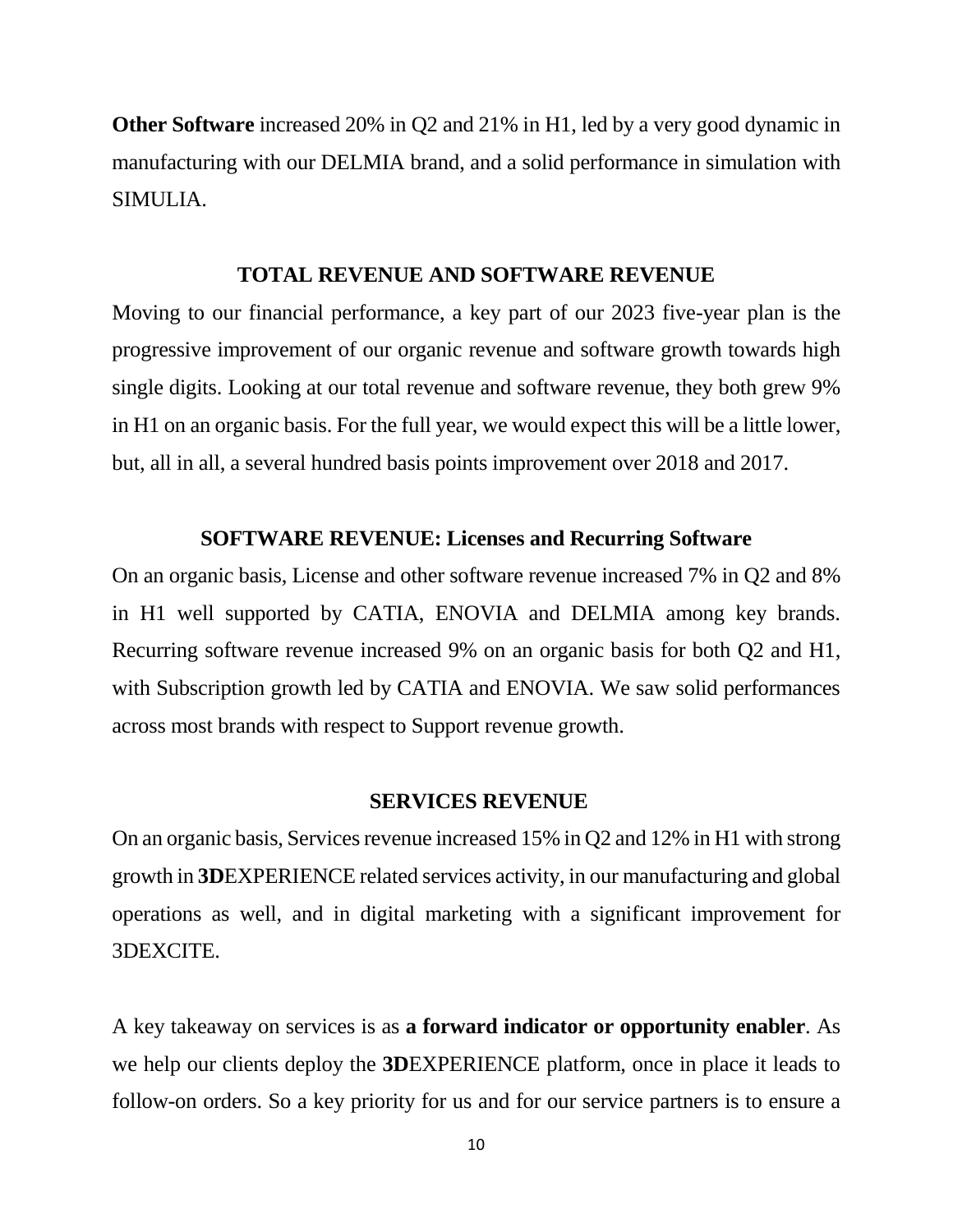well-planned implementation and timely roll-outs within the scope of the transformation envisioned.

### **OPERATING PROFITABILITY AND MARGIN**

In addition to good top-line performance, I think we are also delivering well in terms of profitability. For H1, our operating margin stood at 31.8%, ahead of last year by 140 basis points. We had organic improvements of 220 basis points, more than offsetting an estimated 120 basis points of acquisition dilution. For the First Half, currency had a 40 basis point benefit to the operating margin.

### **EARNINGS PER SHARE**

EPS increased 19% in Q2 and 20% in H1, reflecting revenue growth, operating management and currency benefits. The non-IFRS effective tax rates were up slightly for both periods compared to the year-ago timeframes.

**The takeaway here is that our business and operating performances drove double-digit non-IFRS EPS growth for both Q2 and H1.**

### **CASH FLOW & BALANCE SHEET**

Our net operating cash flow was up sharply in H1, increasing 38% to 894 million euros. The principal contributors were growth in net income & non-cash items, accounts receivable management, and lower tax down-payments in 2019 where we now benefit from a US tax change on foreign driven intangible assets enacted in 2018. For the full year, we anticipate strong growth in net operating cash flow, moderating, however, from the H1 growth rate.

Unearned revenue, now called 'contract liabilities', totaled 1.02 billion euros at June 30th. This represents an increase of 8% at constant currency and perimeter impact.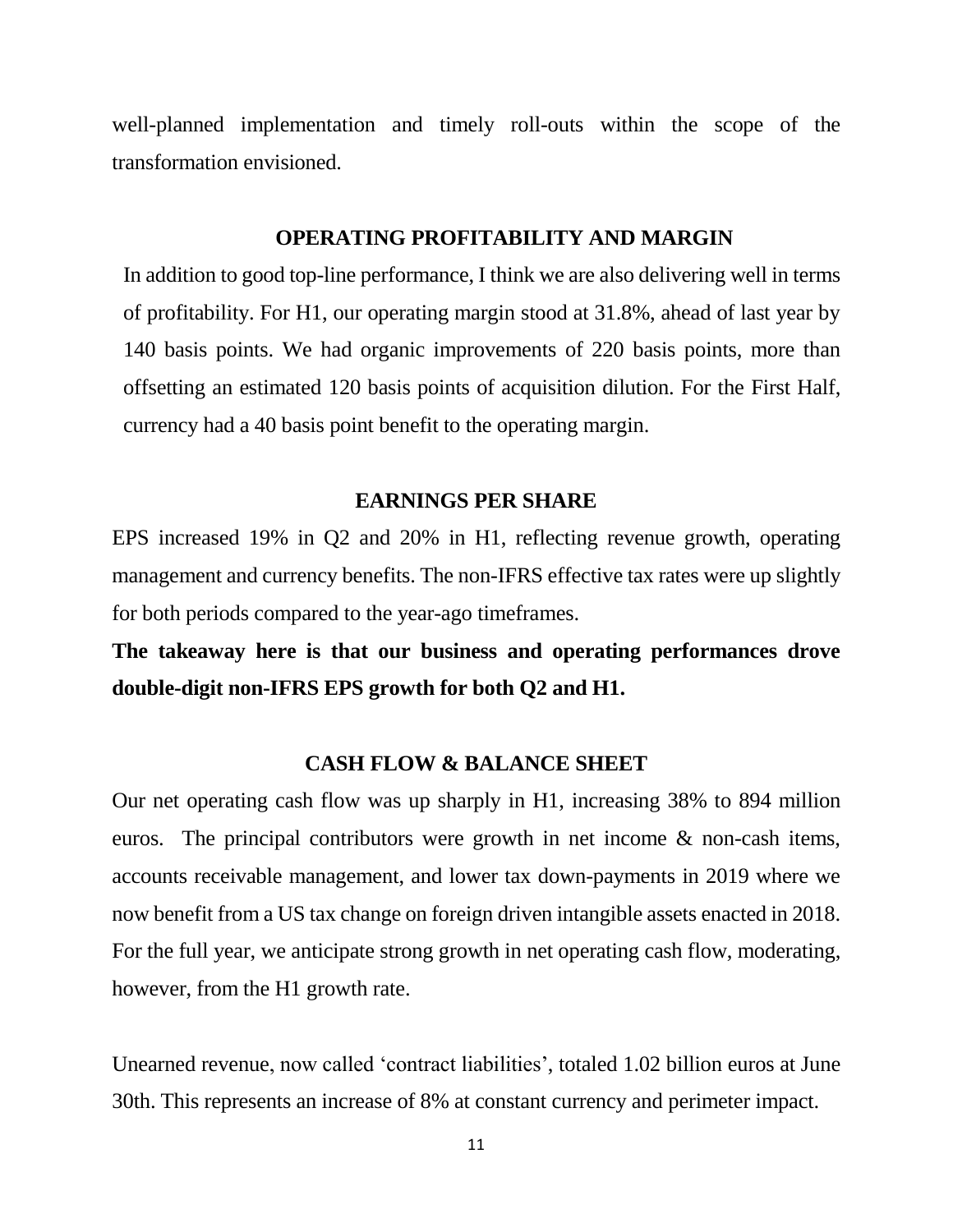### **MEDIDATA SOLUTIONS PROPOSED ACQUISITION REVIEW**

Before moving to our financial objectives, let me give a brief update on the proposed acquisition of Medidata:

- First, from a timing perspective: since the announcement on June  $12<sup>th</sup>$ , we have now received antitrust clearance in the United States as well as Germany. We continue to work constructively with regulators to obtain other required regulatory approvals. The SEC has approved the Medidata prospectus and the Medidata shareholder meeting to vote on the approval of the merger has been scheduled for August  $16<sup>th</sup>$ . We are expecting to finalize the transaction in the third or fourth quarter if all the conditions to closing are completed by then.
- Second, if the transaction has been completed by our third quarter earnings, we will add Medidata to our financial objectives for Q4 and FY2019.
- In our Q2 presentation, we have a chart on the transaction summary including our financing plans. There are no changes to what we shared with you on June  $12<sup>th</sup>$  in that regard.
- Finally, please save the date, November  $13<sup>th</sup>$ , for a half-day, deep dive meeting on our Life Sciences strategy, offer, and growth outlook (assuming completion of the Medidata acquisition). We plan to host the event in New York at the same time as Medidata will have its user conference.

## **FINANCIAL OBJECTIVES**

Now, let's move briefly to our guidance, beginning with the full year 2019:

1. First, we are confirming our total revenue growth objective of 10 to 11% at constant currency.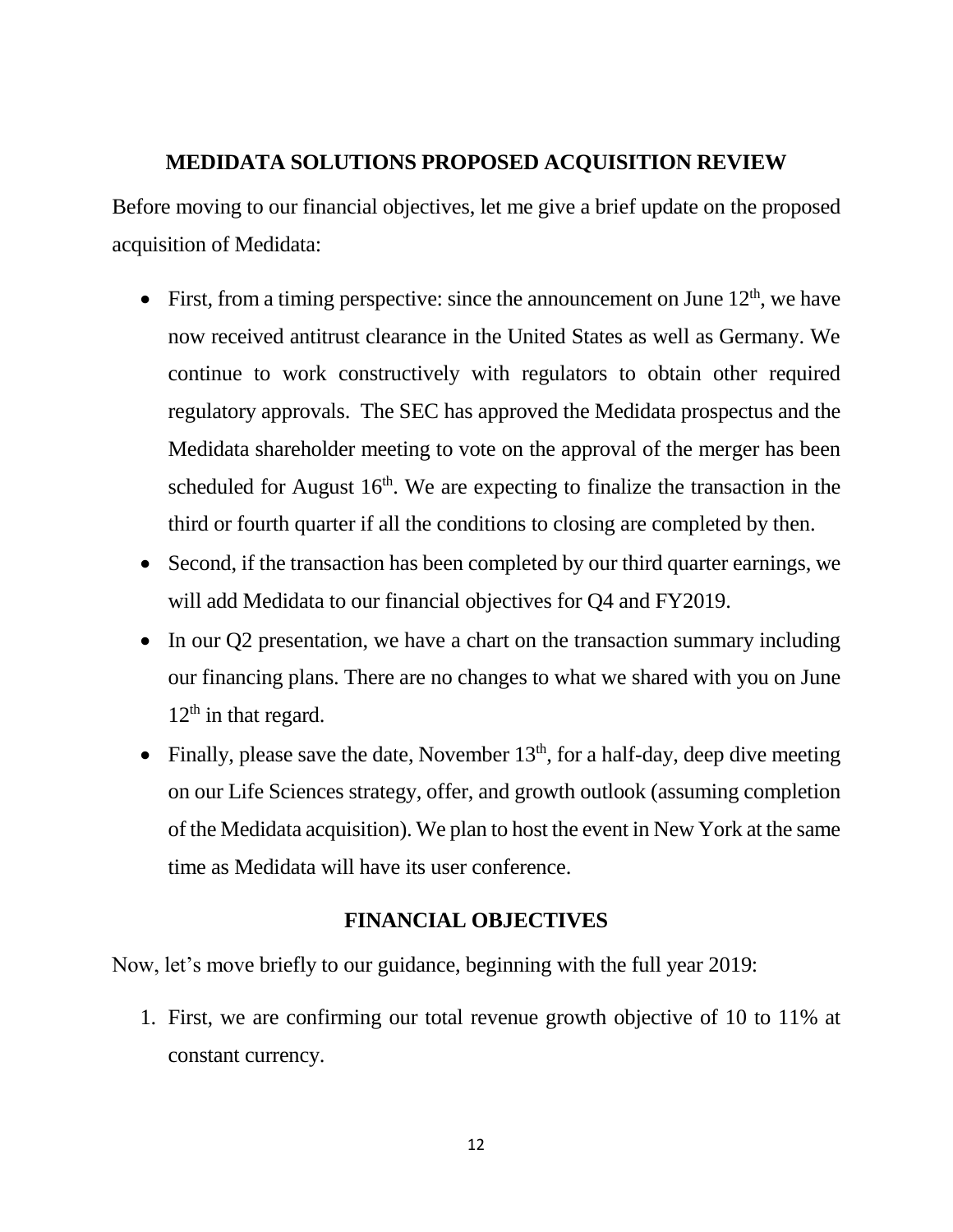- 2. Second, we are upgrading our reported revenue range for the better evolution of currency in Q2 of 20 million euros, and an update of our exchange rate assumptions for Q3, bringing a 15 million-euro increase. As a result, we are moving the mid-point of our reported revenue range higher by 35 million euros. And we are also upgrading our EPS by 5 cents at the mid-point.
- 3. As a result, our total revenue range is now 3.88 to 3.91 billion euros and our EPS range is 3.45 to 3.50 euros.
- 4. Our operating margin target tightens to about 32.5%, from 32.0% to 32.5%. We now estimate an underlying improvement of about 100 basis points exclusive of IFRS 16 and currency, up from our prior estimate of about 80 basis points, benefiting from a more favorable software mix, with a higher contribution from recurring software.

**For Q3,** we are targeting a revenue range of about 890 to 905 million euros, an operating margin of about 29 to 30%, and an EPS range of about 70 to 74 cents. Our revenue range embeds a licenses software growth rate of 8 to 12% and a recurring software revenue growth rate of 9 to 11%.

Finally, just a further reminder that our Q3 and Full year financial objectives are presented on a non-IFRS basis with revenue growth rates at constant currency. For purposes of our guidance, we are using a 1.15 US dollar rate per 1euro exchange rate in Q3, then a 1.20 rate for Q4. For the Japanese yen, a 130 rate per 1euro exchange rate before hedging for H2.

### **CONCLUDING COMMENTS**

To conclude, from a business perspective our platform strategy is a game-changer for customer-centric, citizen-centric and patient-centric experiences. **3D**EXPERIENCE is a significant contributor to our direct sales, and is progressively moving forward in